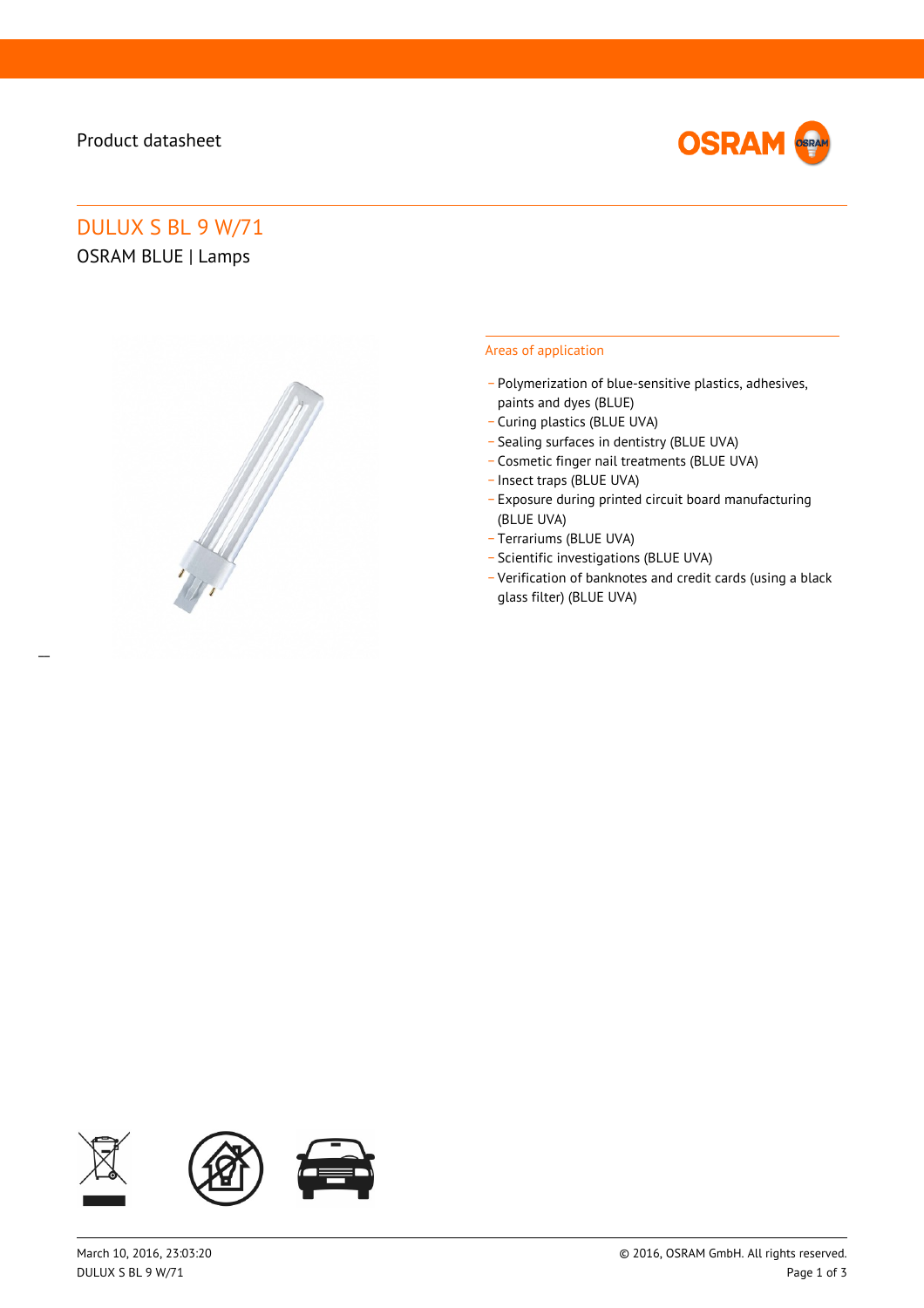# Product datasheet

### Technical data

## **Electrical data**

| Nominal wattage | 9.00 W |
|-----------------|--------|
| Lamp voltage    | 60 V   |
| Lamp current    | 0.17A  |

### **Photometrical data**

| Radiated power 315400 nm (UVA) |  |
|--------------------------------|--|
|--------------------------------|--|

# **Dimensions & weight**





| <b>Diameter</b> | $12.0$ mm          |
|-----------------|--------------------|
| Length          | $167.0 \text{ mm}$ |

## **Additional product data**

| <b>Base (standard designation)</b> | G23                |  |
|------------------------------------|--------------------|--|
| <b>Product remark</b>              | 2.3 W at 400550 nm |  |

## Country specific information

| <b>Product code</b> | <b>METEL code</b>      | SEG-No.                  | <b>STK</b> number | UK Org                   |
|---------------------|------------------------|--------------------------|-------------------|--------------------------|
| 4008321198860       | <b>OSRDULUXSBLUE9W</b> | $\overline{\phantom{a}}$ | 4934191           | $\overline{\phantom{a}}$ |